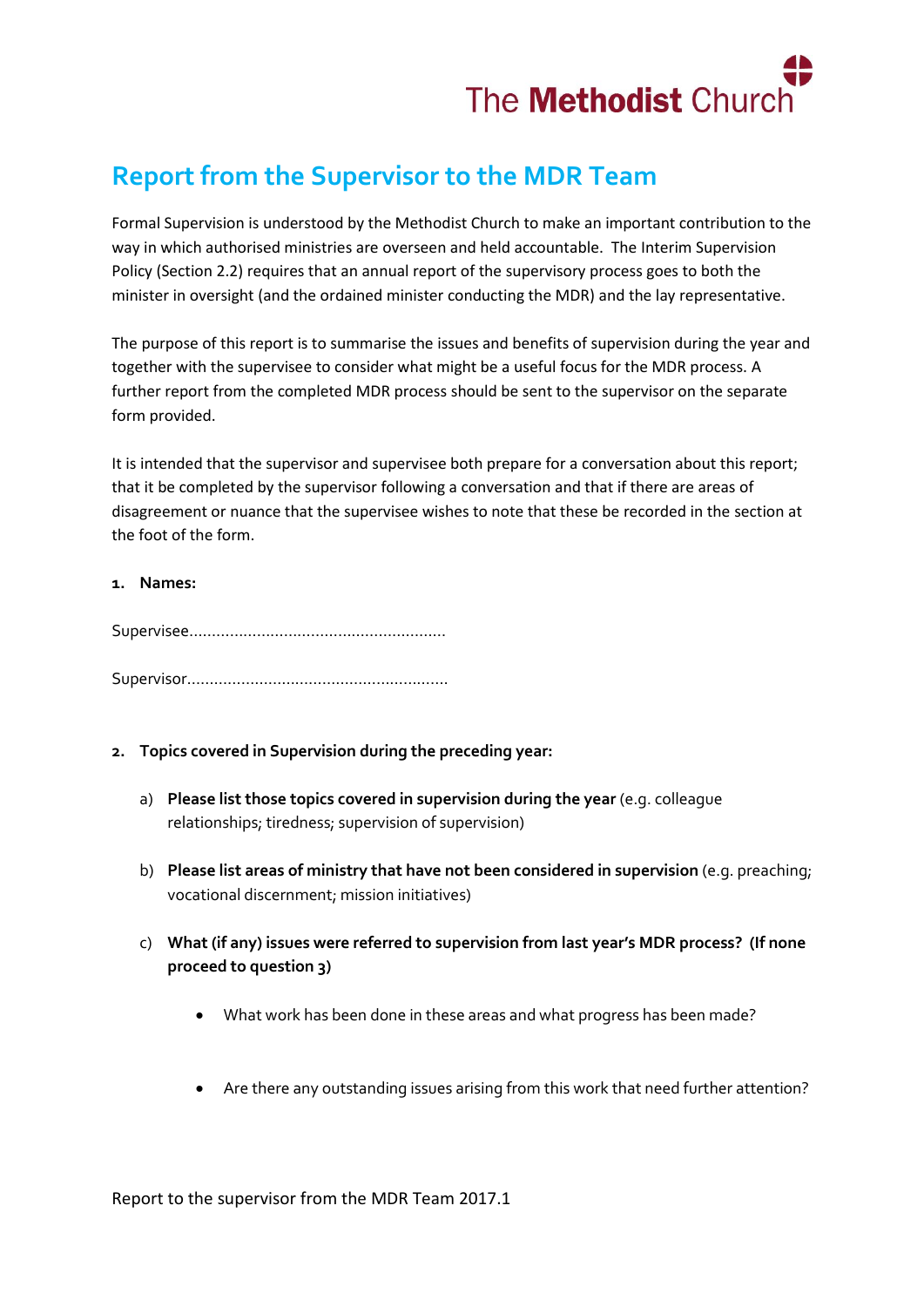

- **3. Bearing in mind the following headings, please comment on any particular development needs you have identified during the course of the year's supervision that might usefully form part of the MDR process.** 
	- 1.1 Vocation (call and commitment)
	- 1.2 Vocation (ministry in the Methodist Church in Britain)
	- 2. Relationship with God
	- 3. Personality and character
	- 4. Being in relationship with others
	- 5. The Church's ministry in God's world
	- 6. Leadership and collaboration
	- 7. Learning and understanding
	- 8. Communication
- **4. Bearing in mind the context of the supervisee's ministry and any changes to their context or responsibilities planned for the coming year, are there any further development needs to be considered?**

#### **5. Resources for development**

- a. How could any of these areas of development be resourced through next year's supervisions?
- b. What other resources might be necessary?

#### **Signed (Supervisor)**

**…………………………………………………………………………………………………………………………**